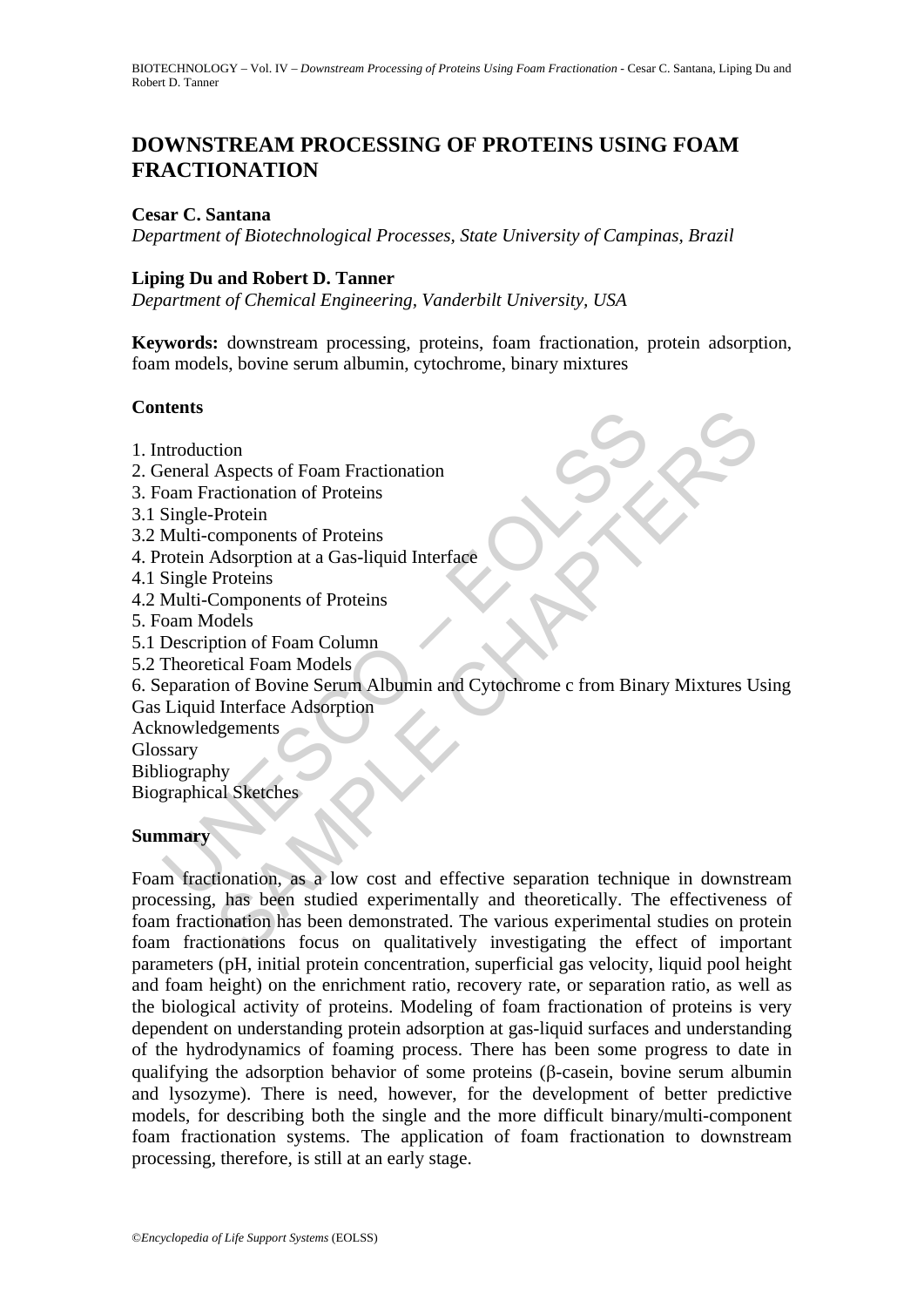The experimental study presented in the latter part of this paper showed the advantage of foam fractionation in treating liquid mixtures of dilute protein solutions. In this case study of a mixture of BSA and cytochrome c, the best separation occurred at pH 4.9 using a low gas velocity. BSA is the more hydrophobic molecule and cytochrome c is the more hydrophilic molecule. This led us to conclude that, choosing the right pH with a low  $V_{gas}$  value, we can separate and concentrate a more hydrophobic protein molecule initially present in a mixture by using a very simple setup for foam fractionation.

## **1. Introduction**

Recent developments in genetic engineering and cell culture, particularly in recombinant protein technology, has stimulated new research into downstream processing, which focuses on separation and purification of biological materials. Since the present separation techniques are quite expensive, new downstream processes are needed to reduce the manufacturing cost.

present separation techniques are quite expensive, new downstred to reduce the manufacturing cost.<br>
wnstream processing is commonly classified into four distinuitioning and removal of insolubles; isolation of the desired d separation techniques are quite expensive, new downstream processes<br>seduce the manufacturing cost.<br>In processing is commonly classified into four distinct steps: by<br>a and removal of insolubles; isolation of the desired pro Downstream processing is commonly classified into four distinct steps: broth conditioning and removal of insolubles; isolation of the desired product (including clarification and extraction); purification with high-resolution techniques; and polishing. Among these steps, isolation and purification receive the most attention in order to reduce the high cost of producing proteins. The techniques used for bioseparation include aqueous two-phase, reversed micelle, liquid membrane, membrane filtration, precipitation, chromatograph, and electrophoresis systems (see also chapter Physical Methods Applied to Biotechnology). A high purity protein product generally requires a number of these steps and techniques, often including multiple column chromatography operations. The replacements of even one column chromatographic operation by a simple, inexpensive yet effective alternative process has the potential to considerably reduce the cost of protein production.

Foam fractionation is an adsorptive bubble separation technique. The basis of separation in a foam is the difference in surface activity of molecules in a bulk liquid protein mixture, and with the high surface to volume ratio of the foam enhancing that separation. The surface activity of proteins in foams has long been recognized thus foam fractionation of proteins has been studied since 1937. Here the development of foam fractionation of proteins, along with a case study, is presented.

### **2. General Aspects of Foam Fractionation**

Foam is a type of gas-liquid dispersion system, with gas bubbles forming the inner noncontinuous phase and liquid forming the continuous phase. Typically, the volume fraction of gas in the foam is more than 95 percent. Foam fractionation is a bubble adsorptive separation method, based on the differences in surface activity of its solutes. As bubbles pass through a liquid solution, surface-active substances preferentially adsorb onto a bubble surface. The surface-active substances can be carried out of the liquid phase by these bubbles into a foam phase, which can be formed when these bubbles accumulate above the gas-liquid pool interface. The most strongly surface active component or that component with the largest bubble net adsorption rate in the liquid solution will have the highest relative adsorption in the foam phase. When the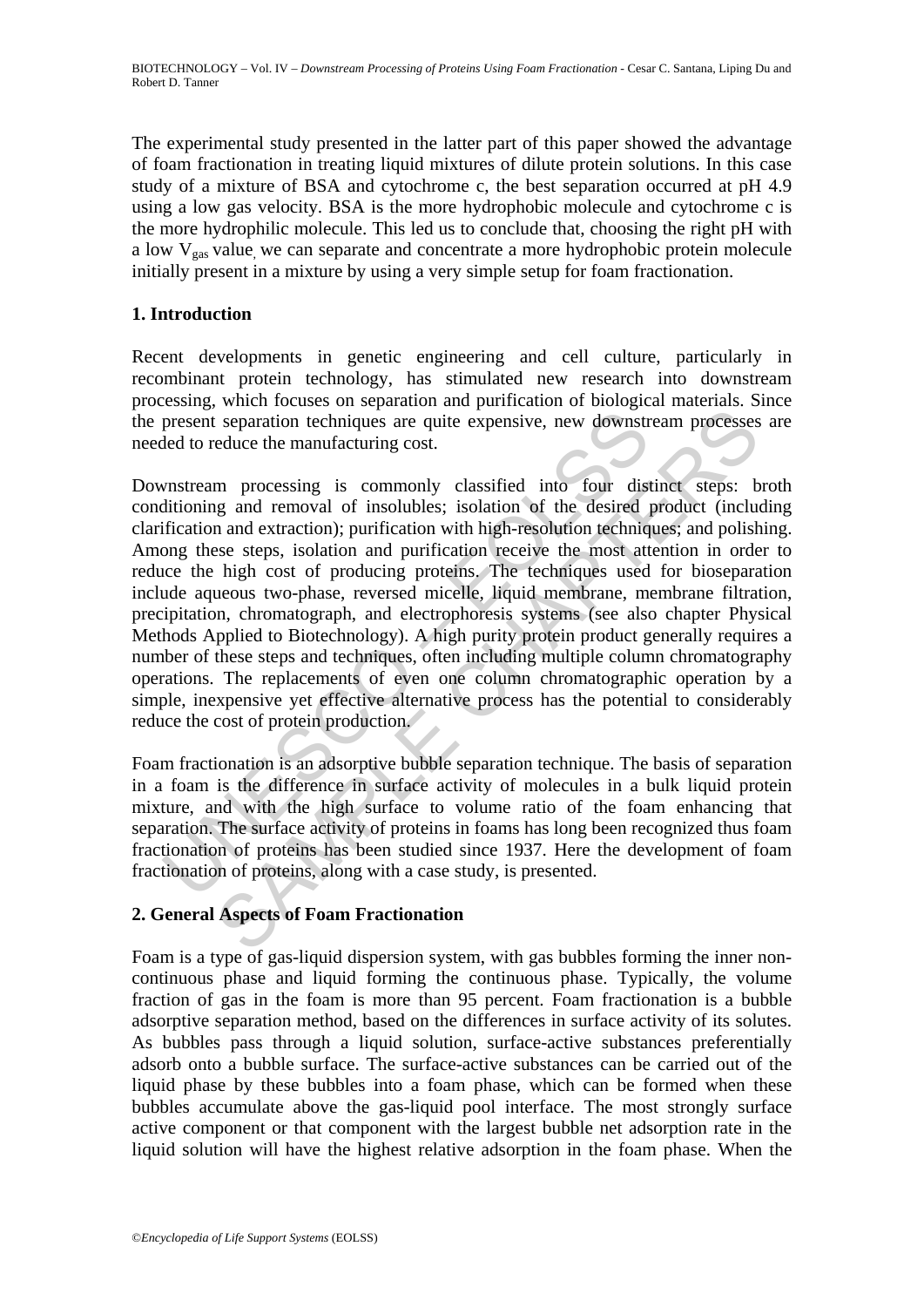foam phase collapses to form a new liquid phase, a liquid solution can be produced with a solute concentration several times higher than the original solution due to the large prior bubble surface area and small liquid content of the foam.

There are two key variables that measure the concentration/separation in the foam phase. The first is the surface excess (mass of solute per unit area at the defined interface, in excess of mass per unit cross-sectional area in the bulk solution, Γ, mg cm-<sup>2</sup>) of the target solute. The second is the large specific interfacial area  $(a, cm<sup>2</sup>$  surface area cm<sup>-3</sup> foam).  $\Gamma$  is determined by the adsorption properties of the solute on the gasliquid surface and *a* is determined by the bubble size (*d*) and liquid hold-up ( $\varepsilon$ ); generally,  $\varepsilon_l$  < 0.05) in the foam phase. Therefore, all of those factors that influence these two properties will affect the performance of the foam fractionation process, such as the solution conditions (solute concentration, pH, ionic strength) and the column conditions (pore size of the sparger, superficial gas velocity, liquid pool height and the foam height).

Income conductions (solid concentration, pri, tome stering<br>ditions (pore size of the sparger, superficial gas velocity, Ifquid p<br>ming has long been employed in the purification and concentration<br>actants (see also chapter P Transmitter (professional contention, principal and the contention of correctize (professize of the sparger, superficial gas velocity, higuid pool height and (see also chapter Production of Biosurfactants) as well as in io Foaming has long been employed in the purification and concentration of conventional surfactants (see also chapter Production of Biosurfactants) as well as in ion flotation. The strong amphiphilic nature of proteins and enzymes, resulting from their polar and non-polar molecular structures, makes them surface-active, allowing them to adsorb preferentially at a gas-liquid interface. Thus, since proteins become richer at a gas-liquid interface, a foam fractionation process would be expected to be a good method for concentrating/separating proteins. Compared to other conventional protein separation techniques, such as chromatography, ion exchange, electrophoresis and filtration, foam fractionation typically has the advantage of being lower in costs (capital, operating and labor). It is generally also easier to scale-up. Therefore, foam fractionation offers great promise in the development of cost-effective purification and recovery processes for proteins in complex mixtures, which include incubation broths, biological waste effluents, fermentation broths, plant extracts and fruit juices. The efficiency of foam fractionation is generally high for dilute solutions. With higher efficiency and lower costs for dilute solutions, foam fractionation, when applied in the early stage of a downstream purification regime, can reduce the total production cost of biological materials.

The first use of protein foam fractionation (in 1937 by Ostwald and Siehr) was to separate albumen from potato and beet juices. Subsequently, numerous foam fractionation experimental studies have been carried out on single-protein and multiprotein mixtures. The current renewed interest in using foam fractionation to separate proteins and enzymes, is motivated by the need for a low cost, highly effective purification method for biological products, particularly in the first concentration step that can be used to remove about 90 percent of water from dilute solutions.

Three main reasons that widespread use of foam fractionation for commercially concentrating and separating proteins has not been forthcoming are:

 The lack of understanding of adsorption of various proteins at gas-liquid interfaces (especially in competitive adsorption of multi-component systems).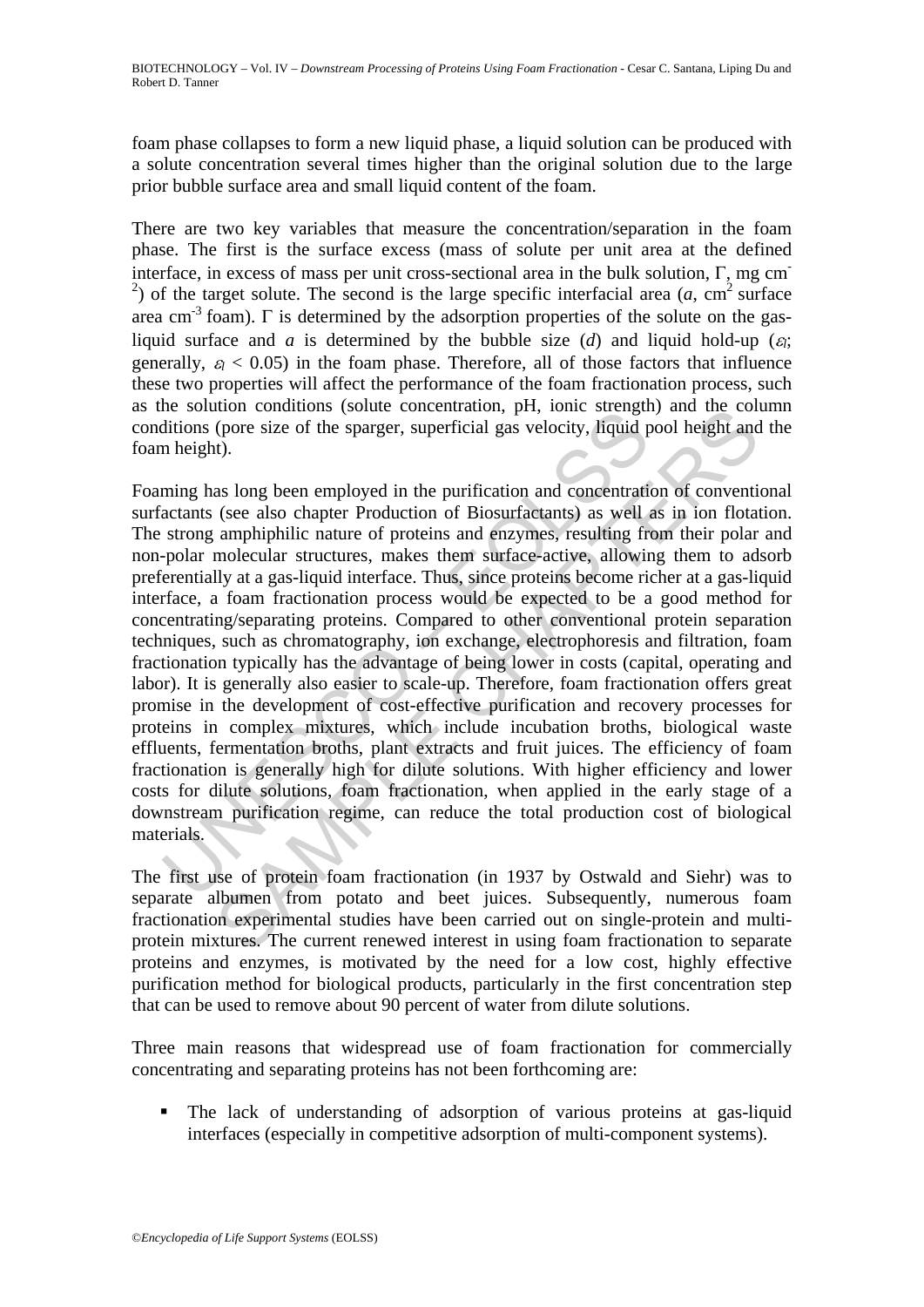- Limited understanding of the hydrodynamics of foaming, which makes prediction of the process performance difficult.
- Denaturation (the change of tertiary structure, usually unfolding) of biologically active molecules (enzymes and other proteins) during the foaming process.

The general objectives of a foam separation process can be characterized by the following relationships:

1. Maximize the protein enrichment ratio, defined as

*i*0 *f C C* , or protein concentration in initial solution protein concentration in foamate

2. Maximize the protein recovery

 $\overline{\phantom{a}}$ ⎠ ⎞  $\begin{bmatrix} \phantom{-} \end{bmatrix}$ ⎝  $\sqrt{}$  $\times100\% = \frac{J}{\sqrt{100\%}}$ initial mass of the protein mass of protein in the foam *i f m*  $\frac{m_f}{\sim} \times 100\%$ 

Maximize the protein recovery<br>
ass of protein in the foam  $\times 100\% = \frac{m_f}{m_i} \times 100\%$ <br>
initial mass of the protein  $\times 100\% = \frac{m_f}{m_i} \times 100\%$ <br>
Maximize the partitioning of one component from a multi-component.<br>
Polynom ize the protein recovery<br>
protein in the foam<br>
mass of the protein  $\times 100\% = \frac{m_f}{m_i} \times 100\%$ <br>
ize the partitioning of one component from a multi-component mixture ir<br>
rered phase, relative to the original bulk liquid p 3. Maximize the partitioning of one component from a multi-component mixture into a new recovered phase, relative to the original bulk liquid phase, compared to another component. Partition ratio (A from B) of a foaming system  $=$  $f$  )  $B$   $\prime$   $(C_i)$   $B$  $f$  )  $A$   $\prime$   $C_i$   $A$  $(C_f)_B$ / $(C$  $(C_f)$  *A* /(*C*  $(C_f)_{B}/(C_i)$  $\frac{(C_f)_{A}/(C_i)_{A}}{(C_i)_{i}+(C_i)_{i}}$ , or the ratio of two enrichment ratios A and B.

4. Retain the activity for enzymes by maintaining the native structure.

In our laboratories, several systems have been studied using foam fractionation, such as cellulase and egg albumin aqueous solutions, as well as waste process streams, such as kudzu plant solution and sweet potato solutions. It can be concluded that one potential application of foam fractionation is the extraction of useful proteins from wastewater.

Various experimental studies on protein foam fractionations have qualitatively investigated the effect of several parameters (pH, initial protein concentration, superficial gas velocity, liquid pool height and foam height) on the four performance criteria stated above. These studies indicate that those conditions for optimal enrichment, maximal recovery, separation, and biological activity retention may conflict with each other. Therefore, a general optimizing approach to the choice of column parameters and protein solutions conditions by modeling is necessary to balance these conflicting goals. An ideal optimizing model should be based on the physical characteristics of the foaming column and physicochemical properties of the components of the feed solution. But because of the complexity of the adsorption process and the hydrodynamics, such an ideal model is so complicated that it is difficult to solve rigorously. Some empirical, semi-empirical, and theoretical models are in the literature to characterize these systems but they have limited predictive ability. It is necessary, therefore, to develop better predictive models for both the single and the more difficult binary/multi-component system.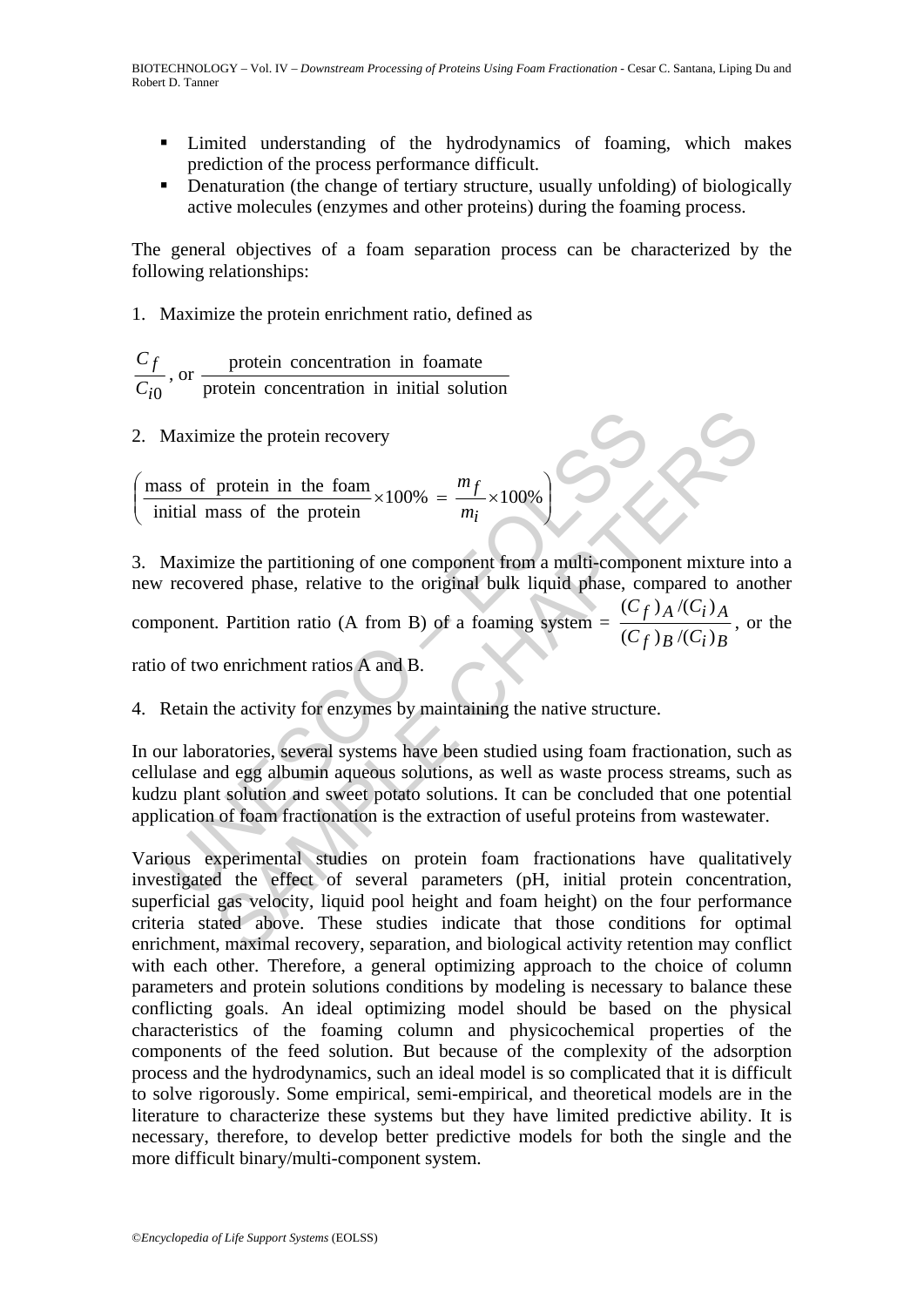The following sections (3, 4, and 5) will separately discuss the foam fractionation of proteins from three aspects: foam fractionation of proteins, protein adsorption at a gasliquid interface, and foam models. Then, an experimental study (section 6) on the foaming separation protein from a binary system: BSA-Cytochrome c is presented to illustrate the theory with a special example.

#### **3. Foam Fractionation of Proteins**

Foam fractionation can be carried out in a batch, a semi-batch, or a continuous mode, as illustrated in Figure 1. A batch process is like a semi-batch process except the gas is turned off when the foam is established and no foamate is collected.



Figure 1. Three simple modes of a foam fractionation process: a. batch, b. semi-batch, c. continuous.

In a foam fractionation process, a gas (such as air, carbon dioxide, or an inert gas) is pumped to the bottom of a foam fractionation column, such as those depicted in Figure 1, which contains a given volume of protein solution. Bubbles are generated when the gas passes through a porous plate sparger installed at the bottom of column. As the bubbles rise through the solution, the surface-active substances (e.g. proteins) adsorb onto the gas-liquid surface. Foam is formed when the bubble films are stable enough for bubbles to accumulate above the solution surface. Foam is comprised of polyhedral bubbles, dodecahedrons, with liquid distributed in the films between neighboring bubbles and Plateau border channels (formed when three bubbles meet, Figure 4).

When the foam rises along the column, the liquid in the film is sucked into the Plateau border channels under the action of capillary pressure caused by the curvature of the Plateau border. As the film thickness becomes less than 100nm, the disjoining pressure (resulting from the electrostatic repulsion, the attractive Van der Waals force and the steric force) will dominate. The result is that the film reaches an equilibrium value when these forces are balanced. If the film thickness is less than the critical value before it reaches an equilibrium value, it will rupture, causing coalescence of neighboring bubbles. After the film thickness reaches its equilibrium value, whether it ruptures depends on whether there is an interruption of external mechanical forces. At the same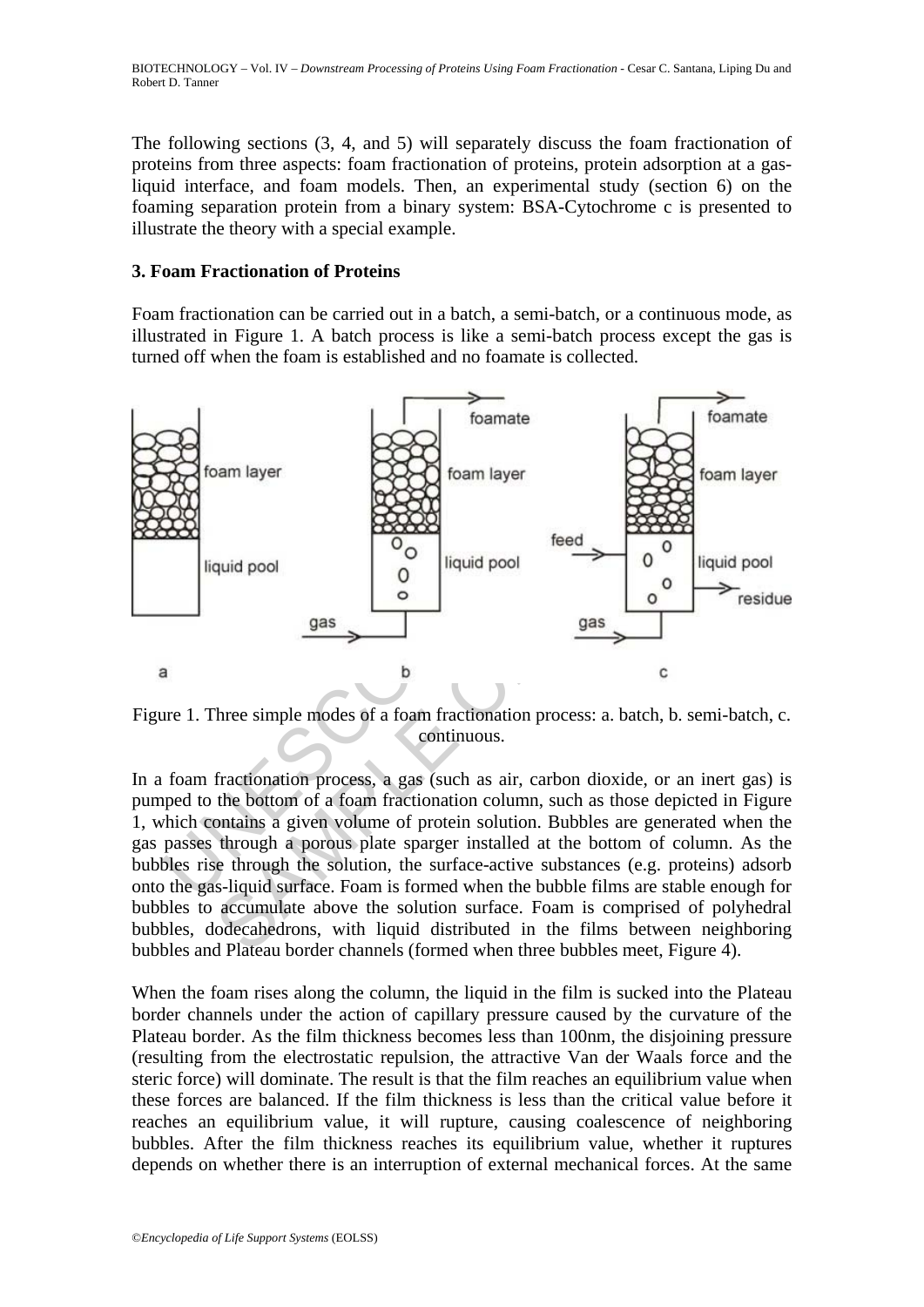time, the liquid in the Plateau border will flow down the channels due to gravity until it returns to the bulk solution. On the other hand, because of the difference in bubble sizes, the gas in the smaller bubbles will diffuse into the bigger ones due to the Laplace pressure. This diffusion then causes the larger bubbles to increase in size at the expense of the smaller bubbles. In other words, coalescence occurs and some of the smaller bubbles disappear.

At the top of the foam, where the film first ruptures, the bubbles may collapse (burst outwards) and the entrained liquid may be released into the foam. A certain height of foam above the liquid pool is necessary to achieve concentration and/or separation. Hence, the effective operation of the process requires that only a certain fraction of the foam bubbles collapse. The concentration and properties of proteins on the gas-liquid surface affect both the viscosity and the elasticity of the surface. Changes in the viscosity and elasticity, in turn, affect the drainage, coalescence and collapse processes, and, thus, the stability of the foam. When the foam is collected from the top of the column and collapsed by a mechanical method (such as mechanical stirring or pressing it through a screen), a concentrated protein solution can be recovered. This concentration is generally several times that of the feed solution.

## **3.1 Single-Protein**

osity and elasticity, in turn, affect the drainage, coalescence and<br>
thus, the stability of the foam. When the foam is collected fr<br>
imm and collapsed by a mechanical method (such as mechanical a<br>
hrough a screen), a conce Interiors and collapse model and collapse process<br>
and elasticity, in turn, affect the drainage, coalescence and collapse proces<br>
the stability of the foam. When the foam is collected from the top of<br>
collapsed by a mechan For a single protein solution, foam fractionation is used mainly as a concentration method. For a solution with only one surface-active protein, foam fractionation is not only a concentration method, but also an excellent separation procedure. The main objective of this method then becomes one of maximizing the enrichment or recovery, while retaining the biological activity (when the protein is an enzyme) and concentrating the desired protein. The variables that are investigated usually include: pH, feed or initial protein concentration, superficial gas velocity, feed flow rate (for continuous separation), bubble size, ionic strength, liquid pool height, foam height, and foaming time.

Table 1 summarizes the work that has been done using single-protein foam fractionation. Most studies focused on the model system of BSA, some on β-casein and a few on other proteins. Because different proteins have different physicochemical properties due to their particular amino acid sequences and three-dimensional structures, the optimized experimental condition for one protein is generally not optimal for others.

| <b>Protein</b> | <b>Source</b>       | <b>Operating mode</b>      | <b>Math</b><br><b>Model</b> | <b>Feed concentration</b><br>range    |
|----------------|---------------------|----------------------------|-----------------------------|---------------------------------------|
| <b>BSA</b>     | Aqueous<br>solution | Semi-batch with<br>Cycling | no                          | $0.05 - 0.5$ wt%                      |
| <b>BSA</b>     | Aqueous<br>solution | Continuous                 | yes                         | $0.01 - 0.2$ wt%                      |
| Cellulase      | Aqueous<br>solution | Semi-Batch                 | no                          | $0.01 \text{ wt\%} (100 \text{mg/l})$ |
| <b>BSA</b>     | Aqueous<br>solution | Continuous                 | yes                         | $0.05$ wt% and<br>0.1wt%              |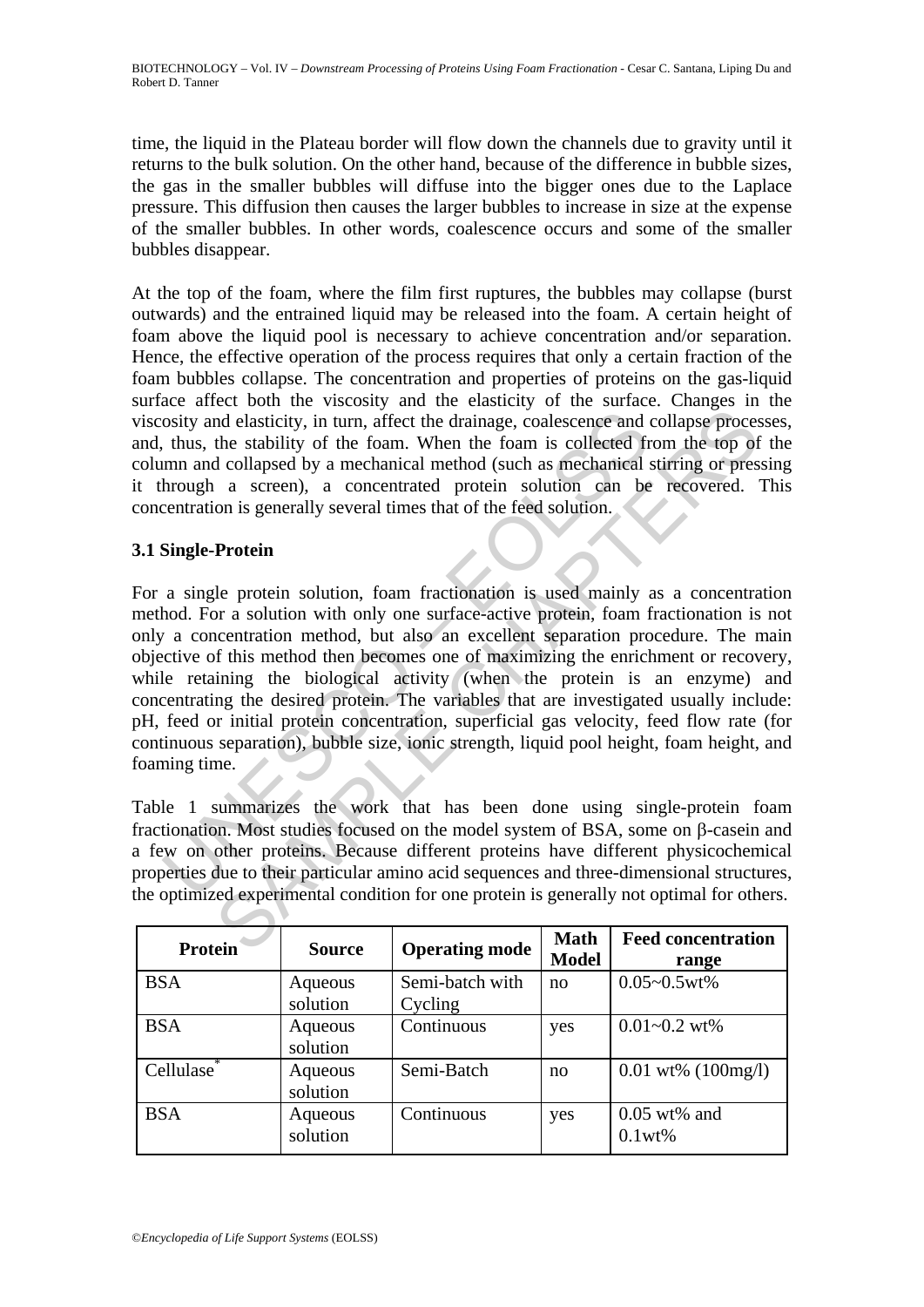| gel                                                                                         | Aqueous             | Continuous                                                                        | yes | $0.1 - 0.8$ wt% $(1 - 8)$  |  |  |  |
|---------------------------------------------------------------------------------------------|---------------------|-----------------------------------------------------------------------------------|-----|----------------------------|--|--|--|
|                                                                                             | solution            |                                                                                   |     | mg/ml)                     |  |  |  |
| Soybean                                                                                     | Aqueous             | Continuous                                                                        | yes | $0.005 - 0.024$ wt%        |  |  |  |
| protein                                                                                     | solution            |                                                                                   |     | $(0.05 \sim 0.24g/l)$      |  |  |  |
| <b>BSA</b>                                                                                  | Aqueous<br>solution | Semi-Batch                                                                        | no  | 0.02wt%                    |  |  |  |
| <b>BSA</b> or HBB                                                                           | Aqueous             | Loop Bubble                                                                       | no  | $0.02wt%$ (200 $\mu$ g/ml) |  |  |  |
|                                                                                             | solution            | Column                                                                            |     |                            |  |  |  |
| Sodium                                                                                      | Aqueous             | Semi-Batch                                                                        | no  | 0~0.012 wt%                |  |  |  |
| Caseinate                                                                                   | solution            |                                                                                   |     | $(0 \sim$ about 120 mg/l)  |  |  |  |
| or $\beta$ -casein                                                                          |                     |                                                                                   |     |                            |  |  |  |
| or BSA                                                                                      |                     |                                                                                   |     |                            |  |  |  |
| or $\beta$ -                                                                                |                     |                                                                                   |     |                            |  |  |  |
| lactoglobulin                                                                               |                     |                                                                                   |     |                            |  |  |  |
| or $\alpha$ -lactalbumin                                                                    |                     |                                                                                   |     |                            |  |  |  |
| <b>or</b>                                                                                   |                     |                                                                                   |     |                            |  |  |  |
| chymotrypsinog                                                                              |                     |                                                                                   |     |                            |  |  |  |
| en                                                                                          |                     |                                                                                   |     |                            |  |  |  |
| <b>BSA</b>                                                                                  | Aqueous             | Semi-Batch                                                                        | no  | $0.008 - 0.05$ wt%         |  |  |  |
|                                                                                             | solution            | and Continuous                                                                    |     | $(0.08 - 0.5$ mg/ml)       |  |  |  |
| $\beta$ -casein                                                                             | Aqueous             | Continuous                                                                        | no  | $0.004 - 0.023$ wt%        |  |  |  |
|                                                                                             | solution            |                                                                                   |     | (about $0.04 - 0.23$ )     |  |  |  |
|                                                                                             |                     |                                                                                   |     | mg/ml)                     |  |  |  |
| Cellulase <sup>*</sup>                                                                      | <b>Aqueous</b>      | Semi-Batch                                                                        | yes | $0.004 - 0.05$ wt%         |  |  |  |
| <sub>or</sub>                                                                               | solution            |                                                                                   |     | $(40~500$ mg/l)            |  |  |  |
| Egg Albumin*                                                                                |                     |                                                                                   |     |                            |  |  |  |
|                                                                                             |                     | * Actually, a mixture of proteins, but considered to be one protein in the study. |     |                            |  |  |  |
|                                                                                             |                     |                                                                                   |     |                            |  |  |  |
| Table 1. Literature survey on single protein foam fractionation.                            |                     |                                                                                   |     |                            |  |  |  |
|                                                                                             |                     |                                                                                   |     |                            |  |  |  |
| For the foam fractionation of BSA, the pH is one of the most important variables.           |                     |                                                                                   |     |                            |  |  |  |
| Sometimes it was found that the largest enrichment ratio occurred at its isoelectric point, |                     |                                                                                   |     |                            |  |  |  |
| pI, (at a pH of 4.7 or 4.8), while other times at the pI, the enrichment ratio was at a     |                     |                                                                                   |     |                            |  |  |  |
| minimum. These opposite results can be explained by the fact that the effect of pH is       |                     |                                                                                   |     |                            |  |  |  |
| coupled with other variables, such as the bubble size.                                      |                     |                                                                                   |     |                            |  |  |  |
|                                                                                             |                     |                                                                                   |     |                            |  |  |  |
| Thus, drainage and coalescence can change the separation in a complicated manner. An        |                     |                                                                                   |     |                            |  |  |  |

Thus, drainage and coalescence can change the separation in a complicated manner. An increase in superficial gas velocity leads to a decrease in the enrichment ratio. The effect of liquid pool heights may be related to the adsorption kinetics. At a low pool height, very little protein is adsorbed onto the bubbles because of the short residence time. This can lead to lower surface viscosity, and, hence faster drainage from the foam as well as formation of unstable bubbles, resulting in coalescence. Coalescence increases the internal reflux of the protein and also the bubble size. Both increases are helpful in increasing the enrichment. So the shorter the pool height, the larger the enrichment is at that low pool height. As the residence time of bubbles in the liquid pool increases with increasing liquid level, more protein is adsorbed at the interface. This results in an increase in surface viscosity and more stable foam, and can also lead to an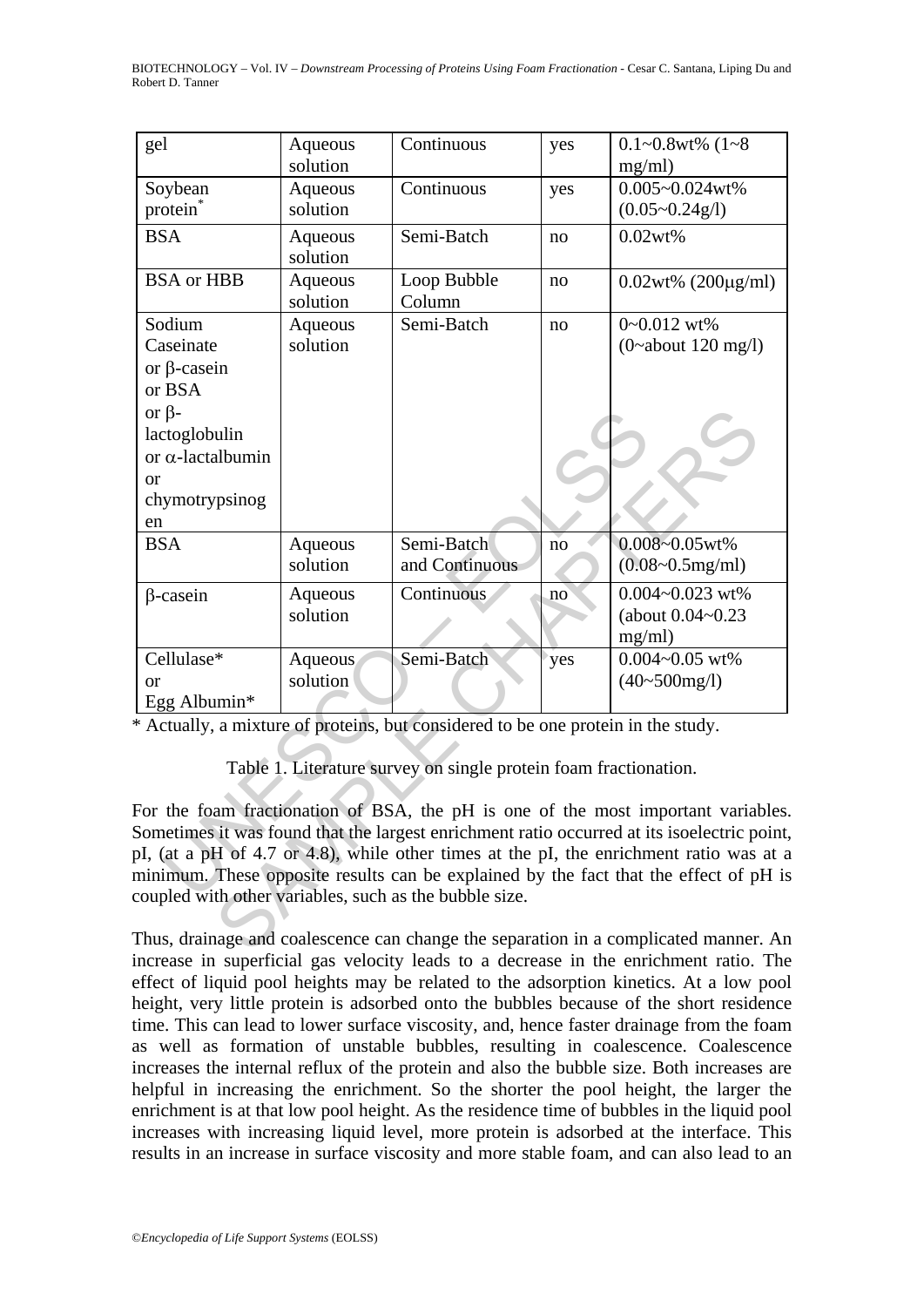increase in enrichment. At very large pool heights, the surface concentration may be close to the equilibrium concentration and the enrichment can't increase further. Protein enrichment depends on Γ*a/c*, with *a* being the interfacial area per unit volume of the foam.

Since the experimental surface concentration  $\Gamma$  is close to its equilibrium value for BSA, Γ/*c* for BSA is largest for lowest protein concentrations. As a result in this case, the protein enrichment is higher for the lowest concentrations, a relationship, which generally holds for all proteins.

In addition to BSA, the foam fractionation of gelatin, soybean protein and β-casein have also been studied. The key control variables, such as the pH, superficial gas velocity and the initial protein concentration have been investigated. Similar results to BSA have been obtained.

| ne iniual protein concentration nave been investigated. Similar results to DSA have<br>been obtained.                                                                                                                                                                                                                                                                                                                                                                                                                                                                                              |               |                |                           |  |  |  |  |
|----------------------------------------------------------------------------------------------------------------------------------------------------------------------------------------------------------------------------------------------------------------------------------------------------------------------------------------------------------------------------------------------------------------------------------------------------------------------------------------------------------------------------------------------------------------------------------------------------|---------------|----------------|---------------------------|--|--|--|--|
| Brown and coworkers carried out a statistical study (factorial design) to establish the<br>optimum operating conditions for the continuous foam separation of $\beta$ -casein. The bes<br>enrichments were found at low levels of initial feed protein concentration, gas flow rate<br>and the feed flow rate, and for high foam levels.                                                                                                                                                                                                                                                           |               |                |                           |  |  |  |  |
| High protein recovery values were generally found for high levels of initial feed protein<br>concentration, gas flow rate, feed flow rate and low foam levels.                                                                                                                                                                                                                                                                                                                                                                                                                                     |               |                |                           |  |  |  |  |
| Literature relating foam fractionation to other methods of downstream processing for a<br>given biomolecule recovery is very rare. An outstanding exception is the work of a<br>esearch group at the Technische University at Munchen dealing with the recovery of a<br>bacterial lipase.<br>The main results of that work, displayed in Table 2, serves as a guide for selecting the<br>ecovery methods to meet different processing goals for that enzyme and indicate that<br>foam fractionation is a study candidate for future development of large scale economic<br>processing of proteins. |               |                |                           |  |  |  |  |
| <b>Criterion</b>                                                                                                                                                                                                                                                                                                                                                                                                                                                                                                                                                                                   | Precipitation | Chromatography | <b>Foam Fractionation</b> |  |  |  |  |
| recovery                                                                                                                                                                                                                                                                                                                                                                                                                                                                                                                                                                                           | 98%           | 98%            | not known                 |  |  |  |  |
| purification factor <sup>*</sup>                                                                                                                                                                                                                                                                                                                                                                                                                                                                                                                                                                   | 2.4           | 4              | 1.5                       |  |  |  |  |
| enrichment factor                                                                                                                                                                                                                                                                                                                                                                                                                                                                                                                                                                                  | 10            | 40             | $4 - 80$                  |  |  |  |  |
| operation expenditure                                                                                                                                                                                                                                                                                                                                                                                                                                                                                                                                                                              | low           | high           | low                       |  |  |  |  |
| investment costs                                                                                                                                                                                                                                                                                                                                                                                                                                                                                                                                                                                   | moderate      | high           | low                       |  |  |  |  |
| running costs                                                                                                                                                                                                                                                                                                                                                                                                                                                                                                                                                                                      | high          | moderate       | low                       |  |  |  |  |
| environmental<br>pollution                                                                                                                                                                                                                                                                                                                                                                                                                                                                                                                                                                         | high          | moderate-high  | low                       |  |  |  |  |

**\*** U/mg protein , in relation to initial values

\*\* U/ml , in relation to initial values

Table 2. Comparison of recovery operations investigated with lipase (Wenzig et al.)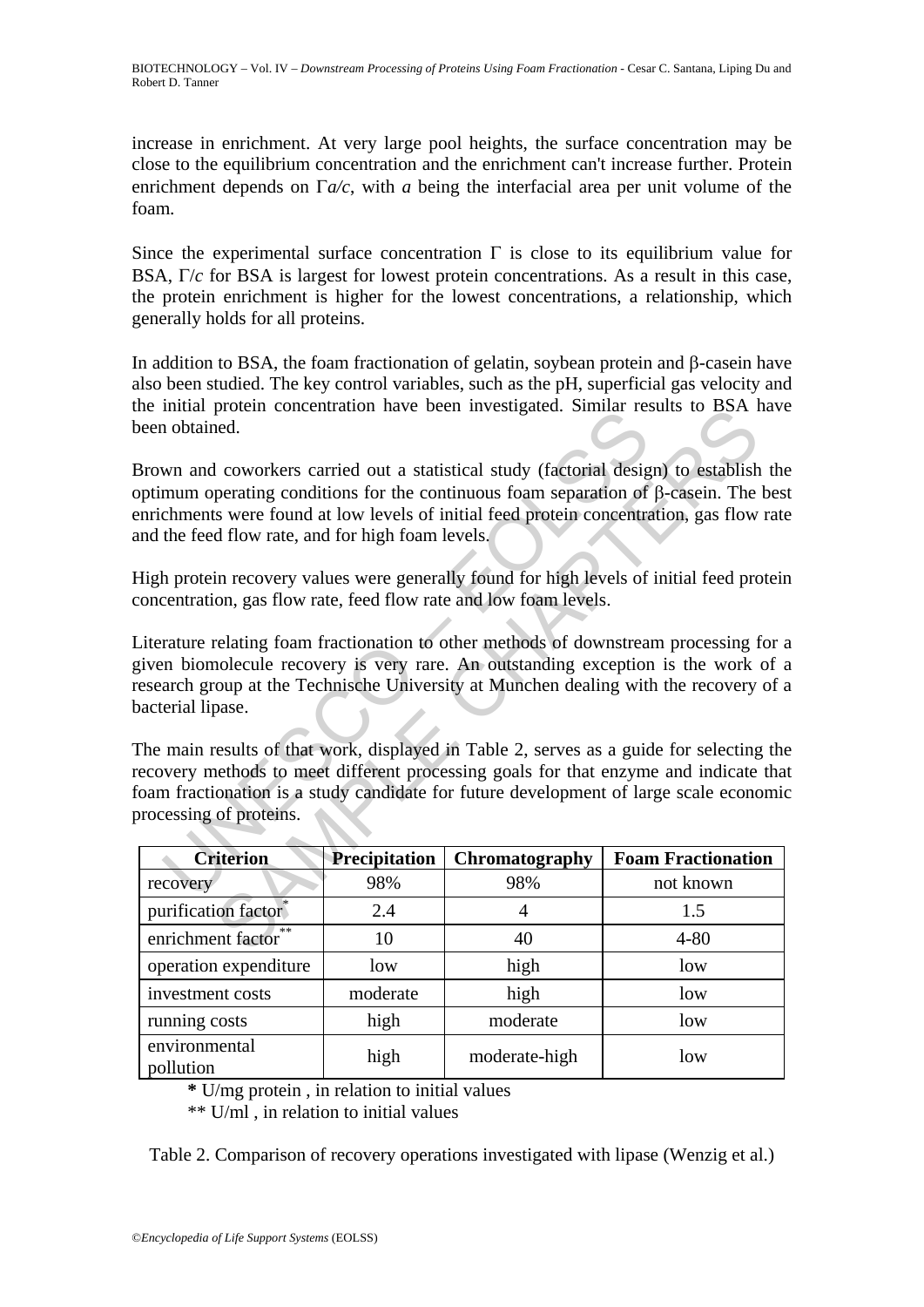-

- -

# TO ACCESS ALL THE **28 PAGES** OF THIS CHAPTER, Visit[: http://www.eolss.net/Eolss-sampleAllChapter.aspx](https://www.eolss.net/ebooklib/sc_cart.aspx?File=E6-58-04-03)

#### **Bibliography**

Anand K. and Damodaran S. (1995). Kinetics of Adsorption of Lysozyme and Bovine Serum Albumin at the Air-water Interface from a Binary Mixture. *Journal of Colloid and Interface Science* **176,** 63-73. [This is a investigation of the co-adsorption of the two proteins.]

Blass E. (1990). Formation and Coalescence of Bubbles and Droplets. *International Chemical Engineering* **30(**2), 206-221. [This is a description of the dispersions of gases and liquids in liquids of various viscosities through orifices and sieve plates.]

Bhakta A. and Ruckenstein E. (1996). Modeling of the Generation and Collapse of Aqueous Foams. *Langmuir* **12**(12), 3089-3099. [This is a model that describes the dynamics of foam.]

Bhattacharjee S., Kumar R. and Gandhi K.S. (1997). Prediction of separation factor in foam separation of proteins. *Chemical Engineering Science* **52(**24), 4625-4636. [This presents a model based on the adsorption and drainage for a static foam.]

Cao Y. and Damodaran S. (1995). Coadsorption of β-Casein and Bovine serum Albumin at the Air-water Interface from a Binary Mixture. *J. Agric. Food Chemistry* **43**, 2567-2573. [This study indicates that the competitive adsorption of the two proteins follows a kinetically controlled mechanism.]

nvestigation of the co-adsorption of the two proteins.]<br>
E. (1990). Formation and Coalescence of Bubbles and Droplets. *Inneering* **30**(2), 206-221. [This is a description of the dispersions of gases an<br>
us viscosities thr mentale condition of the two proteins. If the discrete and a major state of the co-adsorption of the two proteins.]<br>
990). Formation and Coalescence of Bubbles and Droplets. *International Cherations* of subsects through o Chai J., Loha V., Prokop A. and Tanner R. D. (1998). Effect of Bubble Velocity and pH Step Changes on the Foam Fractionation of Sporamin. *J. Agric. Food Chem.* **46**, 2868-2872. [This indicates that, by controlling the bubble velocity and pH, protein mixtures can be separated into their individual components.]

Charm S. E. (1972). *Adsorptive Bubble Separation Techniques* (ed. by Lemlich, R.), London and New York: Academic Press. [This is a relatively complete introduction to the adsorptive bubble separation techniques.]

Desai D. and Kumar R. (1983). Liquid hold-up in Semi-batch Cellular Foams. *Chemical Engineering Science* **38**(9), 1525-1534. [This provides the mathematical model for the semi-batch, actually, quasisteady-state model.]

Du L., Loha V. and Tanner R. D. (2000). Modeling a Protein Foam Fractionation Process, accepted for publication by *Applied Biochemistry and Biotechnology*. [This is simple staged model, which is similar to a staged distillation model and describes a semi-batch foam process.]

Graham D. E., Phillips M. C. (1979). Proteins at Liquid Interfaces: I. Kinetics of Adsorption and Surface Denaturation. *Journal of Colloid and Interface Science* **70**(3), 403-414. [This is a classical kinetics study of single protein adsorption on interface of air-water and oil-water, respectively.]

Guzman R. Z., Carbonell R. G. and Kilpatrick P. K. (1986). The Adsorption of Proteins to Gas-Liquid Interfaces. *Journal of Colloid and Interface Science* **114**(2), 536-547. [A multi-layer adsorption model similar to that of gas-solid adsorption gives a good prediction of adsorption isotherms for the data of Graham's.]

Hamel J. P., Hunter J. B., Sikdar S. K. (1990). *Downstreaming processing and Bioseparation- Recovery and purification of Biological products.* (ed. by Hamel, J.P., Hunter, J.B., Sikdar, S.K.). Washington DC: American Chemical Society. [This is a book presents the spectrum of current thinking and activities on bioseparations, specially of large molecules such as protein and polysaccharides.]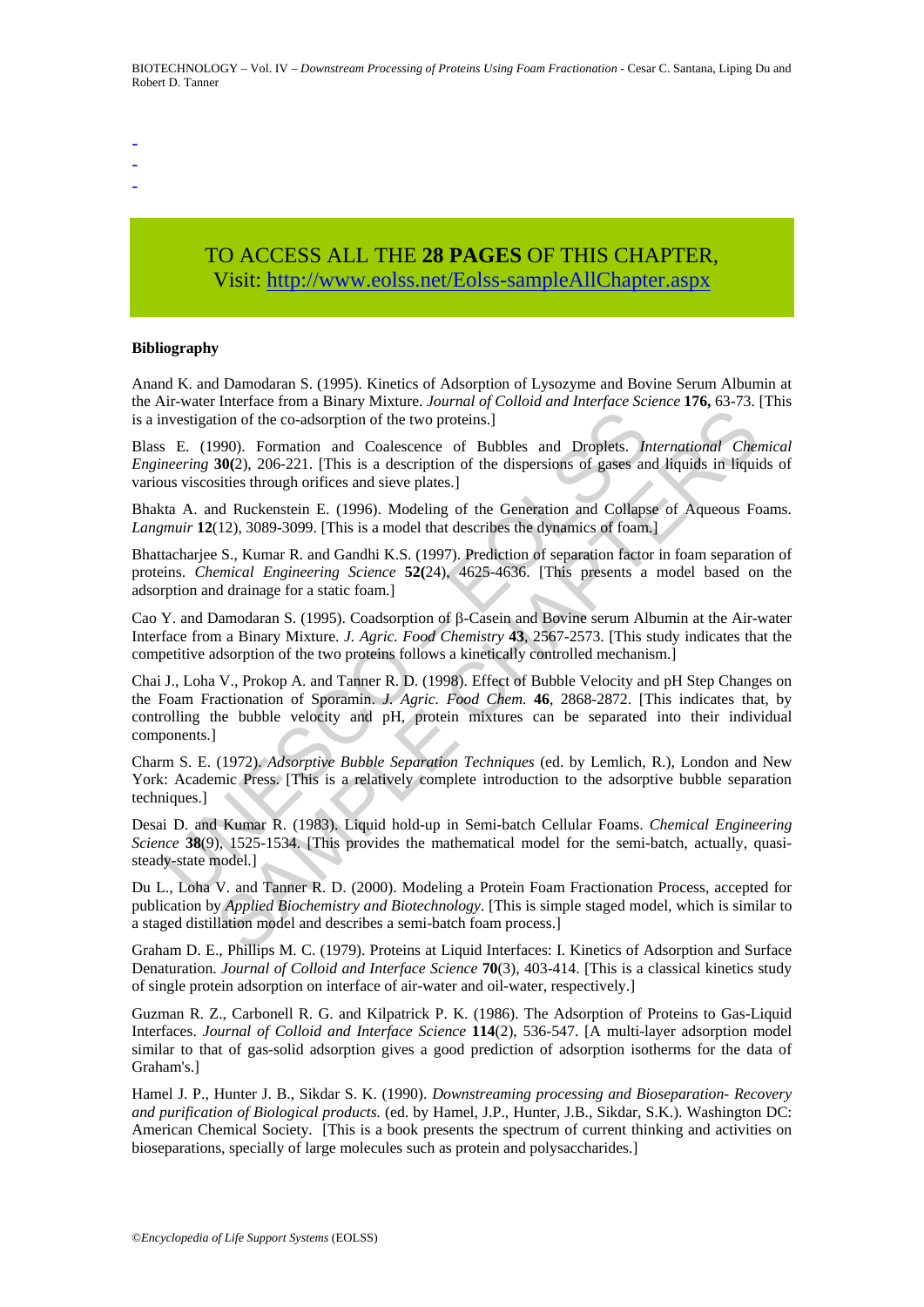BIOTECHNOLOGY - Vol. IV - *Downstream Processing of Proteins Using Foam Fractionation* - Cesar C. Santana, Liping Du and Robert D. Tanner

Lockwood C. E., Bummer P. M. and Jay M. (1997). Purification of Proteins Using Foam Fractionation. *Pharmaceutical Research* **14**(11), 1511-1515. [This is a summary of the development of foam fractionation on proteins.]

Loha V. (1998). *Optimizing Protein Separation in a Foam Fractionation Process*, Ph.D. Dissertation. [This dissertation is a basic engineering study of foam fractionation.]

Malysa K. and Warszynski P. (1995). Dynamic Effects in the Stability of Dispersed Systems. *Advances in Colloid and Interface Science* **56**, 105-139. [This discusses an important aspect about foaming, the dynamic nature.]

Montero G. A., Kirschner T. F. and Tanner R. D. (1993). Bubble and Foam Concentration of Cellulase *Applied Biochemistry and Biotechnology* **39/40**, 467-475. [This is a basic study to indicate the effectiveness of foam fractionation of cellulase.]

Podual K., Kumar R. and Gandhi K. S. (1996). A new model for drainage of static foams. *Chemical Engineering Science* **51**(9), 1393-1403. [This model considers the bubble shapes as β-tetrakaidecahedral instead of pentagonal dodecahedrons.]

Ramani M. V., Kumar R. and Gandhi K. S. (1993). A Model for Static Foam Drainage. *Chemical Engineering Science* **48(**3), 455-465. [This model takes into account the surface mobility of both films and Plateau border walls.]

Santana C. C. (1994). Adsorptive Bubble Separation Processes as a Means of Reducing Surface-Active Contaminants in Industrial Waste Waters. *Brazilian Journal of Chemical Engineering* **5**, Special Number (October), 1-74. [This presents a comprehensive discussion of the use of bubble columns to reduce the concentration of surfactants and proteins in waste waters.]

Uraizee F. (1995). Foam-Based Separation of Proteins. *Bioseparation Process in Foods,* (ed. K.Singh, R and Rivzi, S.S.H), New York: Basel. Hongkong: Marcel Dekker, Inc. [This paper summarizes several studies on foam fractionation, particularly, BSA.]

Xu S. and Damodaran S. (1993). Comparative Adsorption of Native and Denatured Egg-White, Human, and T4 Phage Lysozymes at the Air-Water Interface. *Journal of Colloid and Interface Science* **159**, 124- 133. [This paper presents the effect of protein molecular structure on adsorption at an air-water interface.]

Wenzig E., Lingg S., Kerzel P., Zeh G. and Mersmann A. (1993). Comparison of Selected Methods for Downstream Processing in the production of Bacterial Lipase. *Chemical Engineering Technology* **16**, 405-412. [This paper presents a comparison among different methods of downstream processes including foam fractionation for the recovery of a bacterial lipase]

#### **Biographical Sketches**

ad of pentagonal dodecahedrons.]<br>
ani M. V., Kumar R. and Gandhi K. S. (1993). A Model for Static Foamerring Science 48(3), 455-465. [This model takes into account the surface<br>
Plateau border walls.]<br>
ana C. C. (1994). Ads ntagonal dodecahedrons.]<br>V., Kumar R. and Gandhi K. S. (1993). A Model for Static Foam Drainage. *Chese Science* **48**(3), 455-465. [This model takes into account the surface modifity of both order walls.]<br> *Science* **48**(3 **Dr. Cesar C. Santana** is a professor in the School of Chemical Engineering, State University of Campinas, Campinas, SP, Brazil since 1987. He holds B.S. degree in Chemical Engineering, M.Sc. degree and D.Sc. degrees in Chemical Engineering from COPPE/Federal University of Rio de Janeiro. Post doctoral studies on Bioseparation were performed in North Carolina State University. His research interests are: Downstream Processing in protein recovery and purification by adsorption in solid-liquid and gas-liquid interfaces and foam fractionation of proteins.

**Liping Du** is a graduate student (Ph. D. expected in Sept. 2000) in the Chemical Engineering Department at Vanderbilt University. She obtained her B.S. degree in chemical engineering from Dalian University of Technology, China, in 1993 and M.S.E. in chemical engineering from Tianjin University in China in 1996. Liping began her doctoral studies in August 1997 in the Chemical Engineering Department at Vanderbilt University. She became a member of Sigma Xi in 1999. Her research interests include organic catalysis, one carbon chemistry, and downstream processing of proteins using foam fractionation.

**Dr. Robert D. Tanner** is a professor in the Chemical Engineering Department at Vanderbilt University. He holds B.S.E. degrees in chemical engineering and mathematics and M.S.E. in chemical engineering from the University of Michigan. His Ph.D., also in chemical engineering was earned at Case Western Reserve University in 1967. Following five years of postdoctoral engineering experience at Merck and Co., Inc. in Rahway, New Jersey, he joined the faculty at Vanderbilt University. His research interests